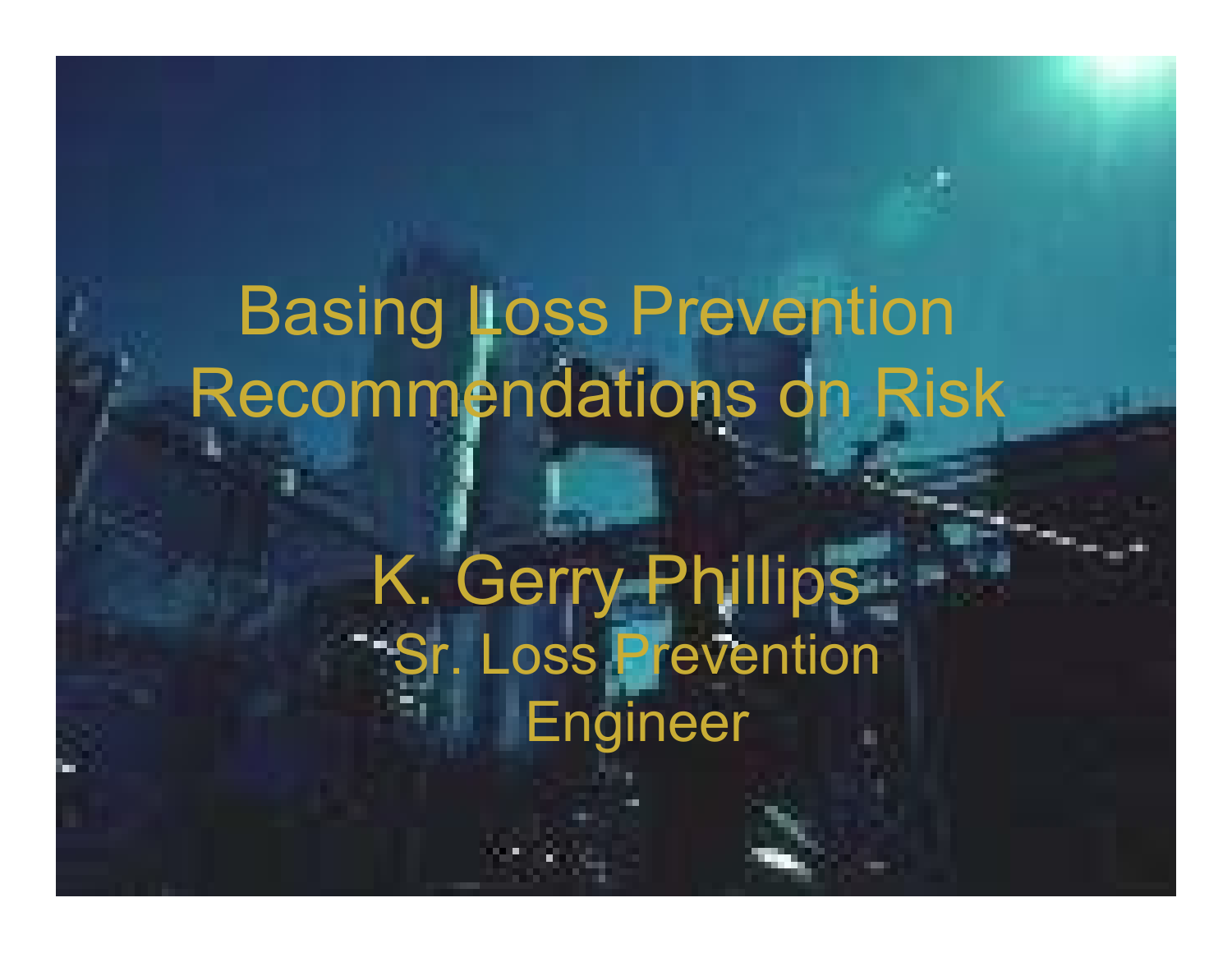#### Introduction



• Recommendations arise from » Underwriters » Audit Teams » Management • Fail to consider the Risk  $\bullet$ • NOVA Risk Management uses Quantitative Risk Analysis to evaluate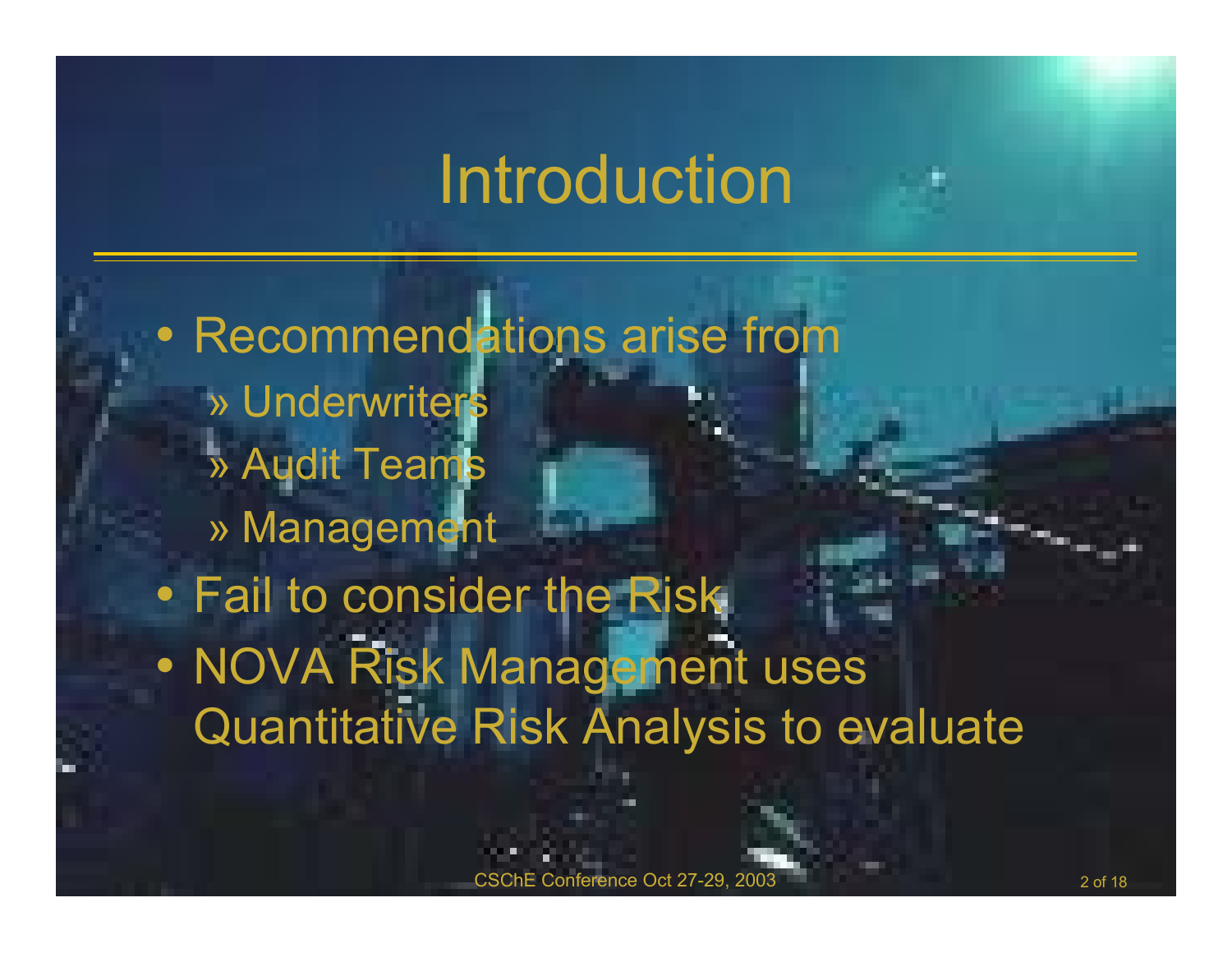## Single Facility or Scenario

- Recommendation aimed at single event » Pool fire » Jet Fire » Explosion  $\bullet$ • Can reduce frequency, probability, or consequences
- $\bullet$ Calculate difference in expected loss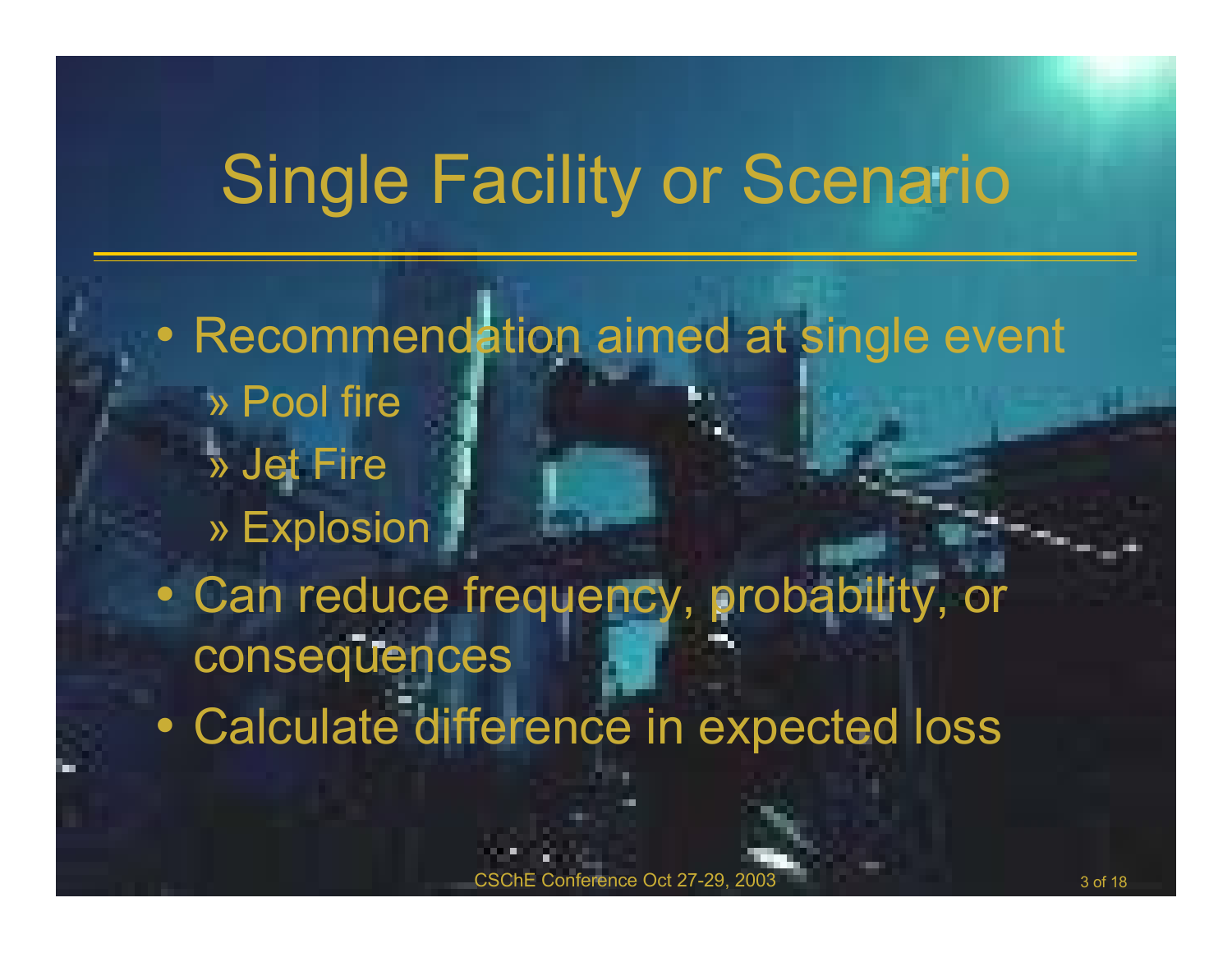## Example 1 - Single Area

- $\bullet$ • Fireproofing costing \$15,000
- $\bullet$ • Release frequency = 1 in 500 years
- Ignition probability = 1 in 5
- $\bullet$  Damage for existing situation
	- » 95% PD=\$90k; BI=90 days @ \$10k/day
	- » 5% PD=\$25M; BI=16 mo @ \$10k/day
- $\bullet$ • Probable loss = \$2,430,500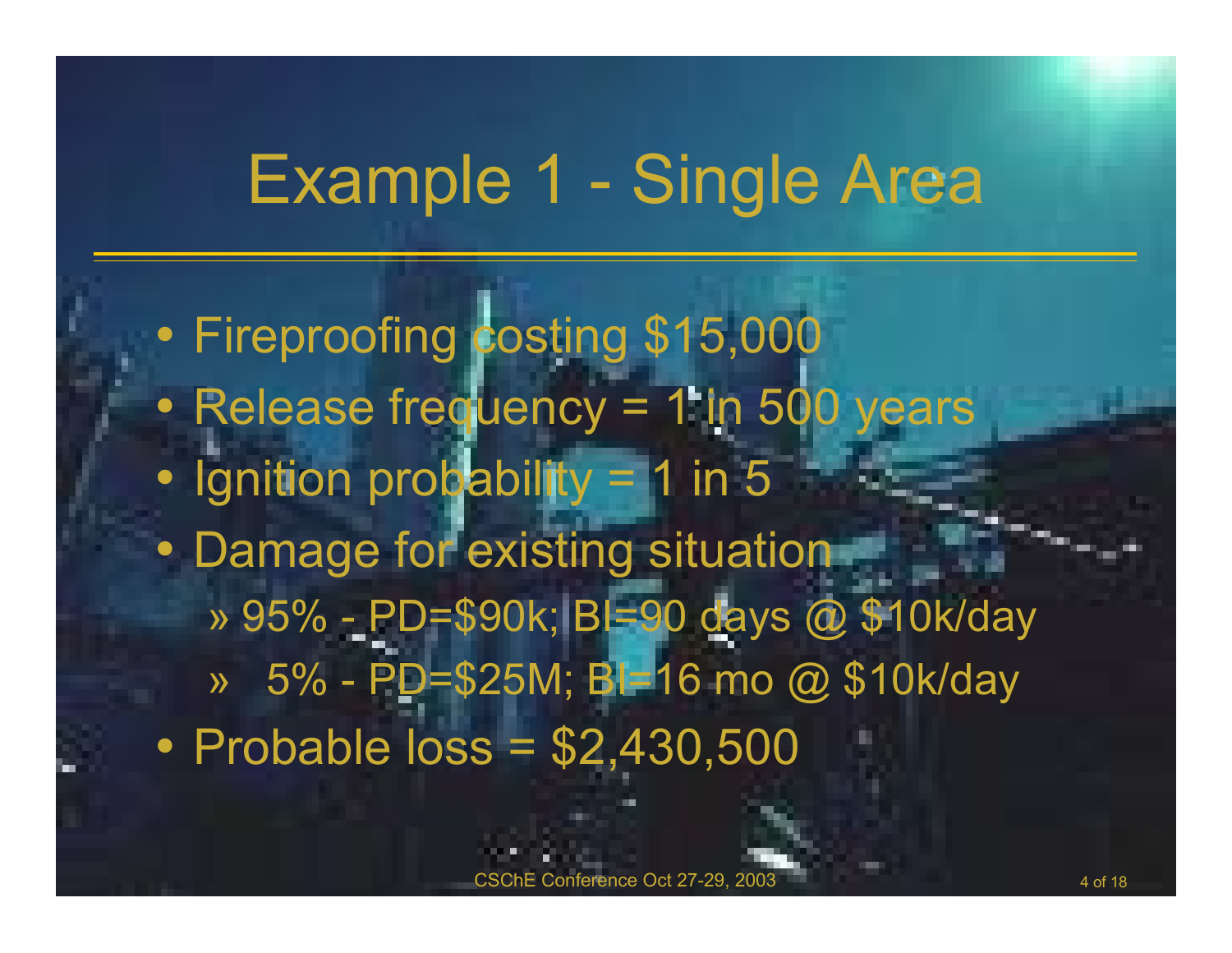### Example 1 - continued

- $\bullet$  Expected annual loss = \$972.20/year or about \$1000 per year - $\bullet$ • Losses with fireproofing = negligible  $\bullet$ Probable savings = \$1000 per year
- Probable return on investment = \$1000 per year/\$15,000 = .067/yr or 6.7% per year.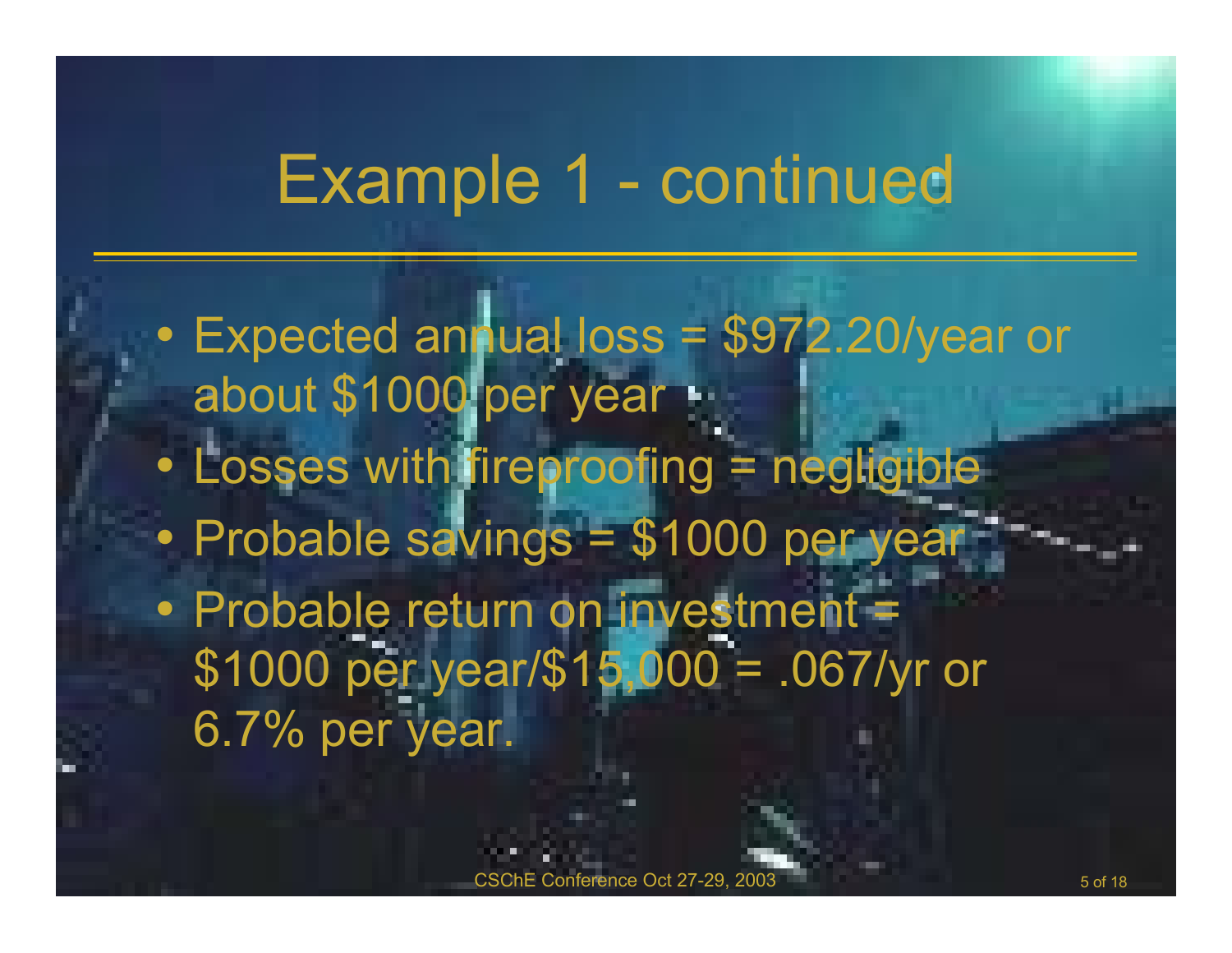## Probable ROI for a Facility

- $\bullet$ • Recommendation affects total facility
- $\bullet$  Expected losses must be calculated for each area for existing situation
- $\bullet$ Calculation repeated with modification
- Expected savings are calculated
- Probable return on investment is calculated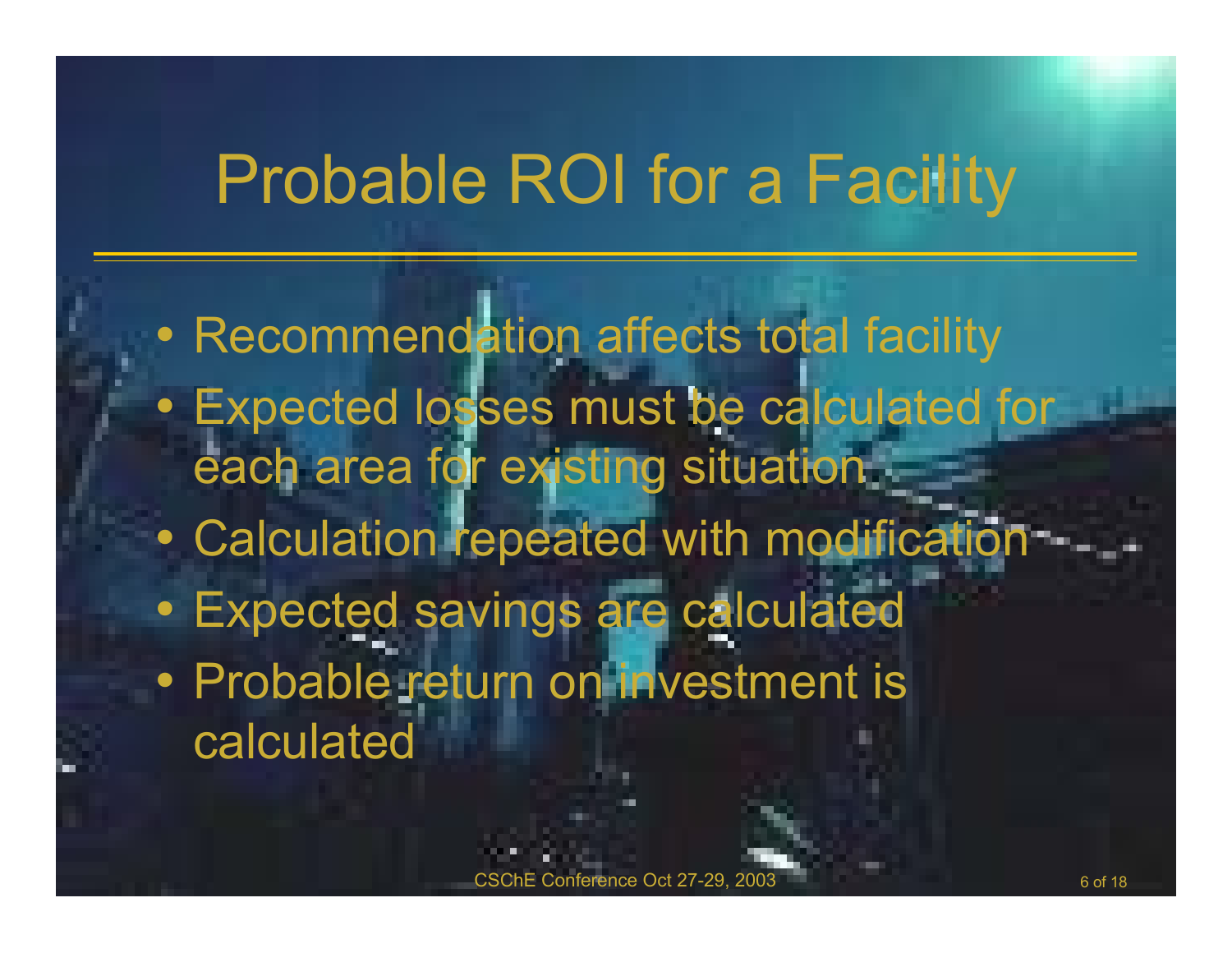## Example 2 - Facility Study

- $\bullet$ • Recommended a third fire water supply pump
- $\bullet$ • Installed cost = \$200,000
- $\bullet$ • Reliability of existing pumps is .9 i.e. 1 failure per 10 demands
- $\bullet$ • Four units within the facility
- $\bullet$ Liquid pool fires are the concern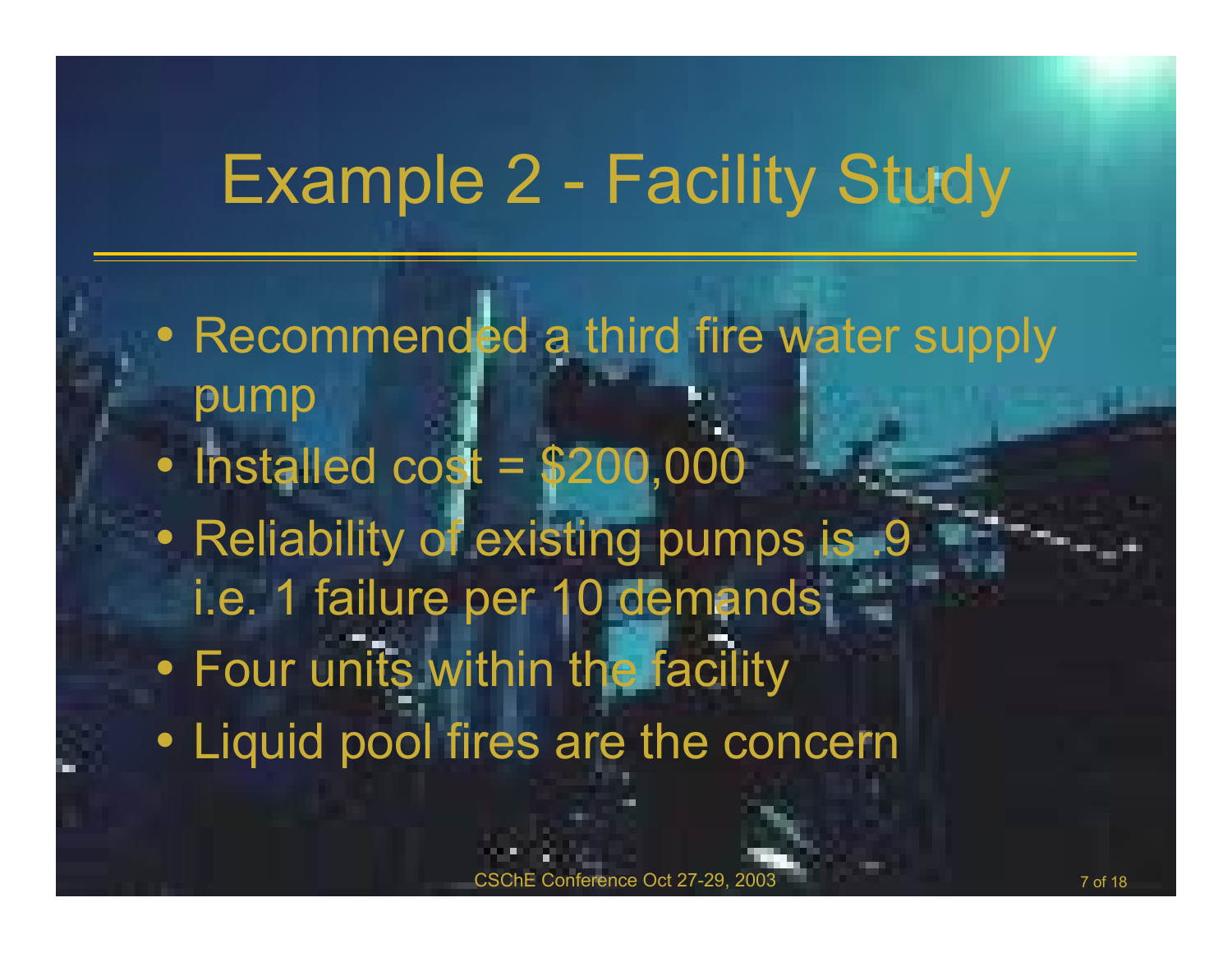## Existing Situation Data

|                     |                   |      | 2 Pps                            |             | 1 1 Pump Fails      |                  |                | 2 Pumps Fail                 |
|---------------------|-------------------|------|----------------------------------|-------------|---------------------|------------------|----------------|------------------------------|
|                     | <b>Event Data</b> |      | <b>Operate</b><br>$Prob. = 0.80$ |             | <b>I</b> to Operate | $Prob. = 0.19 -$ |                | to Operate<br>$Prob. = 0.01$ |
| <b>Area</b>         | Freq              | lan  | PD(3)                            | B(          | $\vert$ PD $(\$)$   | BI(\$)           | $PD(3)$ BI(\$) |                              |
| <b>Feed Prep</b>    | .05/yr            | 0.1  | <b>100k</b>                      | <b>100k</b> | 300k                | 500K             | 2M             | <b>10M</b>                   |
| <b>Reaction</b>     | $.10$ /yr         | 0.05 | 500k 700k                        |             | 900k                | 1000             | 4M             | <b>20M</b>                   |
| <b>Distillation</b> | $.10/\sqrt{yr}$   | 0.2  | <b>100k</b>                      | 0k          | <b>200k</b>         | <b>300k</b>      | 1 <sub>M</sub> | <b>20M</b>                   |
| <b>Prod Storage</b> | .05/yr            | 0.05 | <b>50K</b>                       | <b>100k</b> | <b>100K</b>         | 300k             | .5M            | <b>20M</b>                   |

▅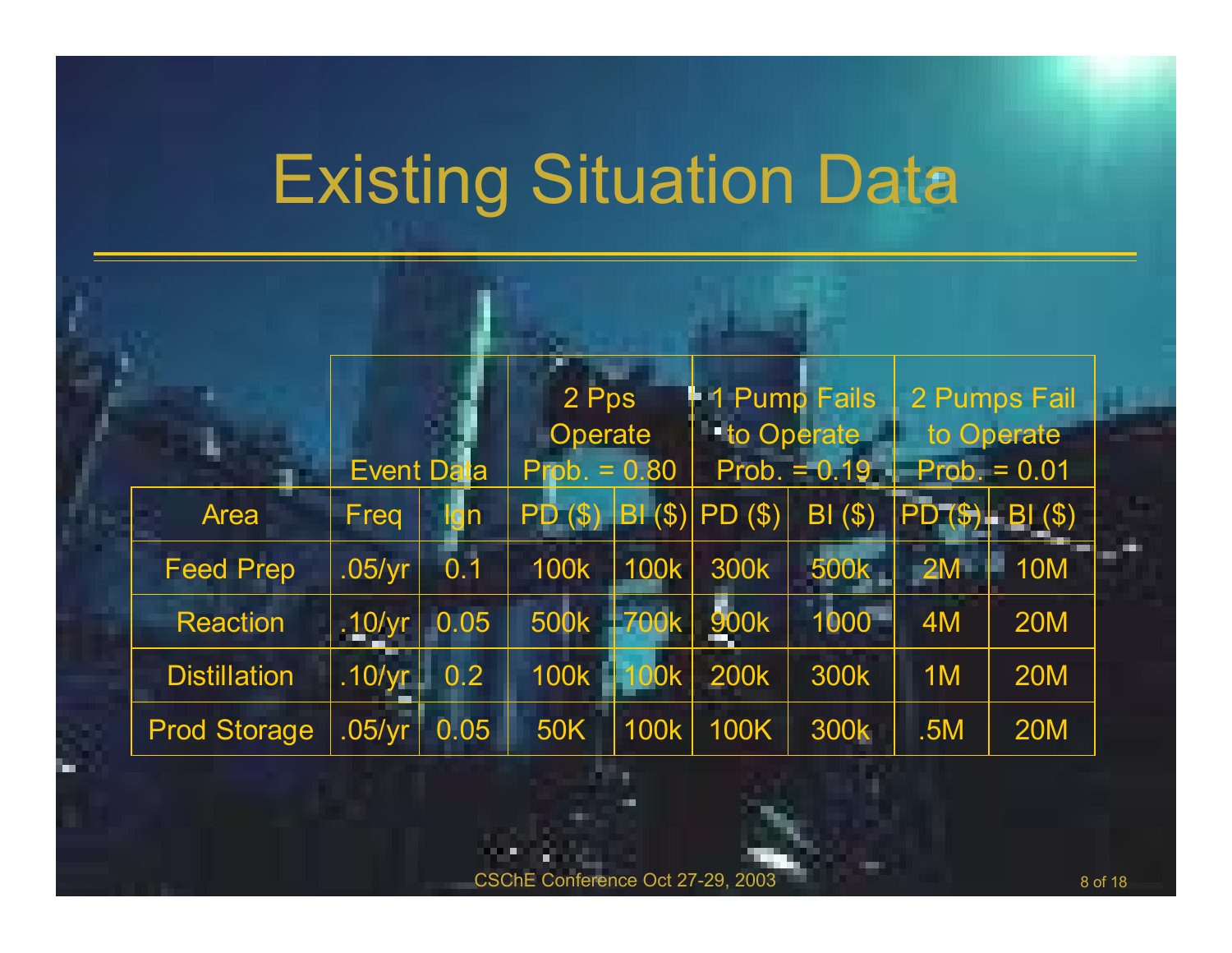### Probable Loss - Existing

|                     |                    |                 | Expected Loss due to Fire (k\$) |                             |                    |                           |
|---------------------|--------------------|-----------------|---------------------------------|-----------------------------|--------------------|---------------------------|
| <b>Area</b>         | 2 Pumps<br>Operate | Pump<br>perates | n e<br>No Pumps<br>erate        | <b>Total</b><br>$Loss($ \$) | Freq<br>(fires/yr) | Probable<br>Loss ( \$/yr) |
| <b>Feed Prep</b>    | 160                | 152             | 120                             | 432k                        | $0.005 -$          | 2,160                     |
| <b>Reaction</b>     | 960                | 361             | 240                             | 1561k                       | 0.005              | 7,805                     |
| <b>Distillation</b> | 160                | 95              | 210                             | 465k                        | 0.02<br>TH.        | 9,300                     |
| <b>Prod Storage</b> | $120 -$            | 76              | 205                             | 401k                        | 0.0025             | 1,002                     |
| <b>Total</b>        |                    |                 |                                 |                             |                    | 20,267                    |

ш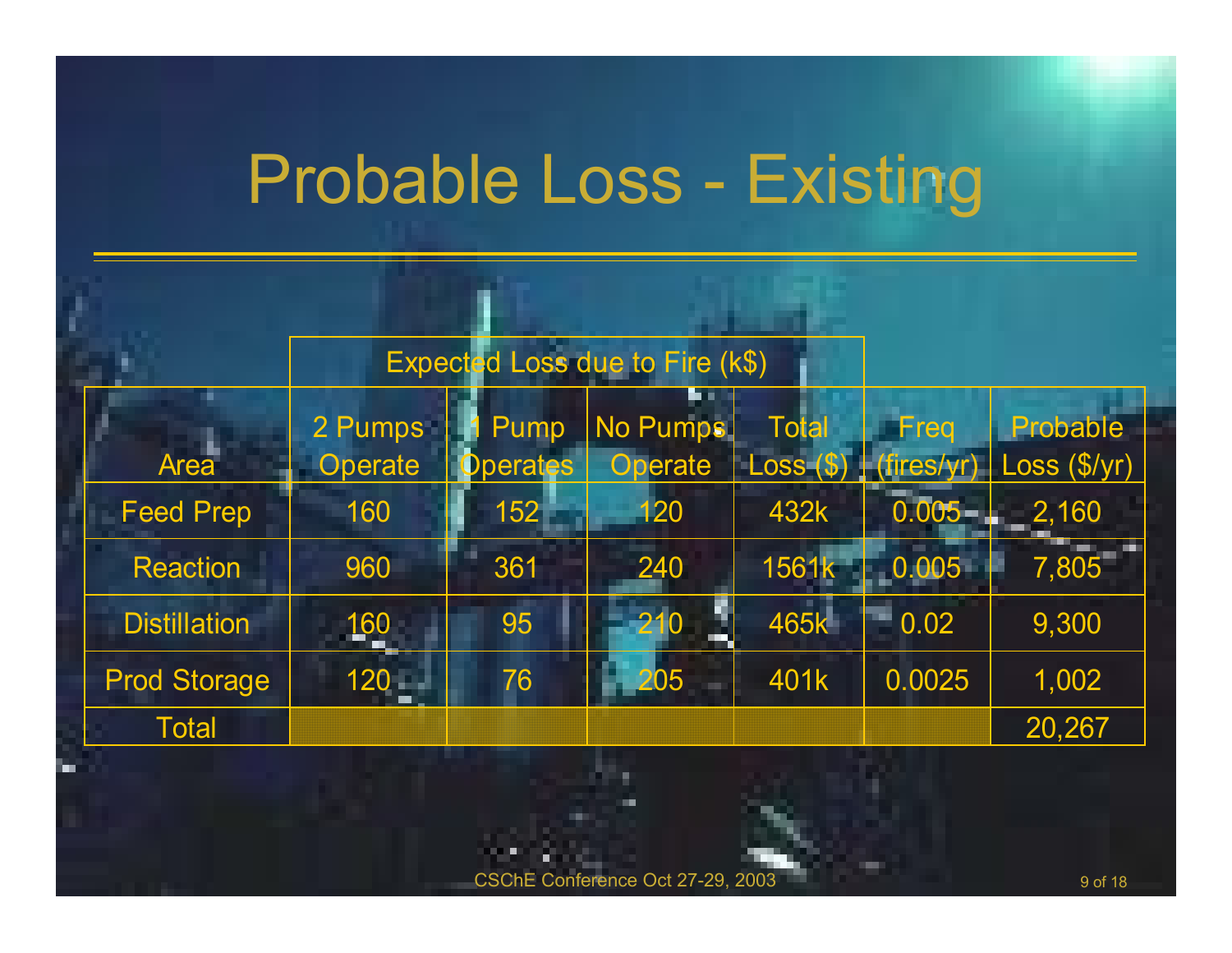### Data for Modification

|  |                     |                   |                  |                  | 2 Pumps Fail<br>1 Pump Fails<br>to Operate $\blacksquare$ to Operate |             |                                  |                | <b>3 Pumps Fail</b><br>to Operate |
|--|---------------------|-------------------|------------------|------------------|----------------------------------------------------------------------|-------------|----------------------------------|----------------|-----------------------------------|
|  |                     | <b>Event Data</b> |                  |                  | $Prob. = 0.970$                                                      |             | $ Prob. = 0.029   Prob. = 0.001$ |                |                                   |
|  | н<br><b>Area</b>    | Freq              | <b>Ich</b>       | <b>PD</b><br>(3) | BI(\$)                                                               | PD(\$)      | $BI(3)$ PD $(3)$                 |                | $BI($ \$)                         |
|  | <b>Feed Prep</b>    | .05/yr            | $\overline{0.1}$ | <b>100k</b>      | <b>100k</b>                                                          | 300k        | $-500k$                          | $-2M$          | 10M                               |
|  | <b>Reaction</b>     | .10/yr            | 0.05             | 500k             | <b>700k 900k</b>                                                     |             | 1000                             | <b>4M</b>      | <b>20M</b>                        |
|  | <b>Distillation</b> | $.10$ /yc         | 0.2              |                  | 100k 100k                                                            | <b>200k</b> | 300k                             | 1 <sub>M</sub> | <b>20M</b>                        |
|  | <b>Prod Storage</b> | .05/yr            | 0.05             | 50K              | <b>100k</b>                                                          | 100K        | 300k                             | .5M            | <b>20M</b>                        |

m.

×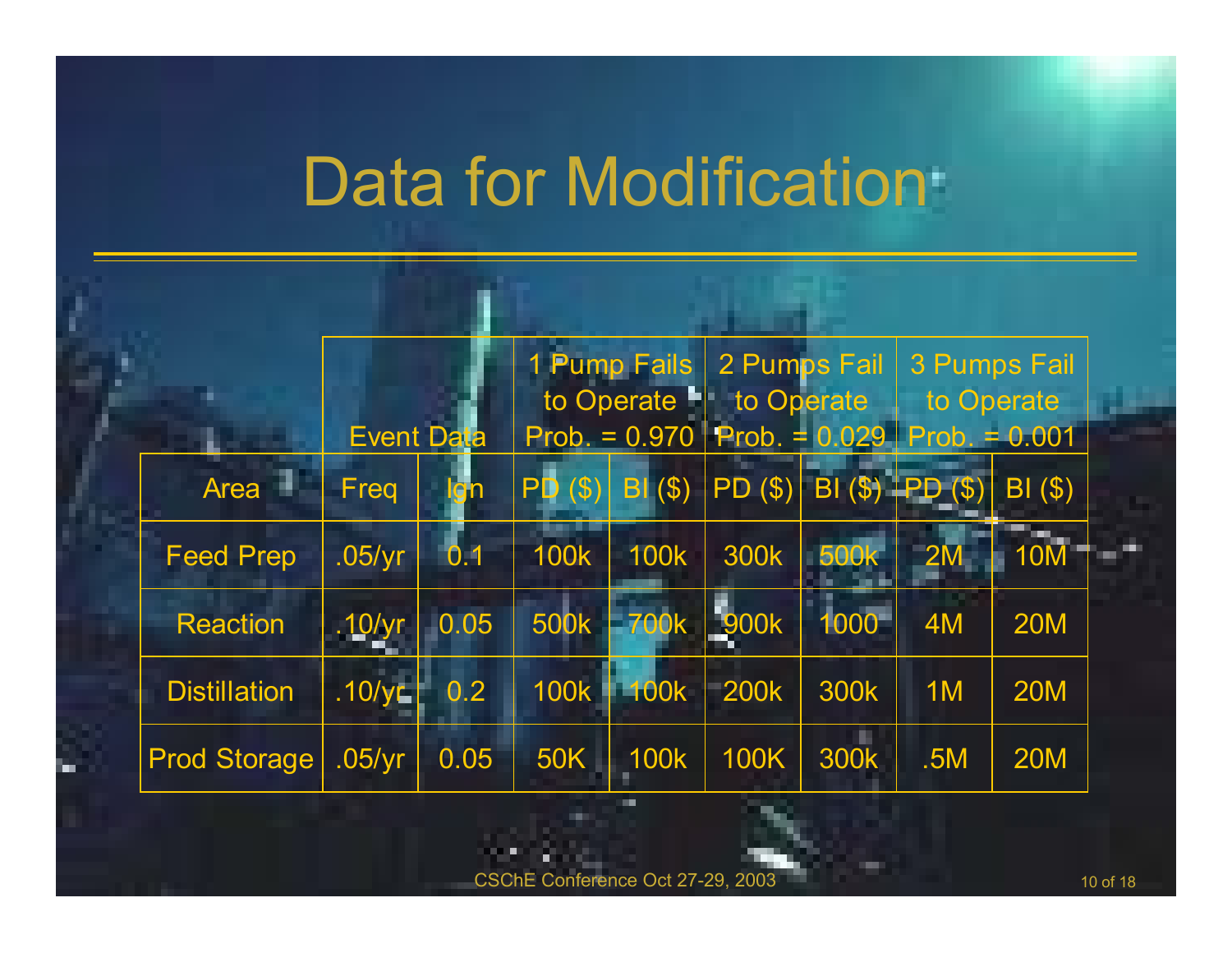#### Probable Loss - Modified

|                     |                    | <b>Expected</b>                | Loss due to Fire (k\$)                      |                      |                     |                          |
|---------------------|--------------------|--------------------------------|---------------------------------------------|----------------------|---------------------|--------------------------|
| <b>Area</b>         | 2 Pumps<br>Operate | <b>Pump</b><br><b>Operates</b> | No Pumps <sup>H</sup> Total Loss<br>Operate | $\blacksquare$ (k\$) | Freq.<br>(fires/yr) | Probable<br>Loss (\$/yr) |
| <b>Feed Prep</b>    | 194                | 3.2                            | 12                                          | 229.2                | 0.005               | 1,146                    |
| <b>Reaction</b>     | 1164               | 55.1                           | 24                                          | 1243.1               | 0.005               | 6,216                    |
| <b>Distillation</b> | 194                | 14.5                           | 21                                          | $-229.5$             | 0.02                | 4,590                    |
| <b>Prod Storage</b> | $145.5 -$          | 11.6                           | 20.5                                        | 177.6<br>m.          | 0.0025              | 444                      |
| <b>Total</b>        |                    |                                |                                             |                      |                     | 12,396                   |

▅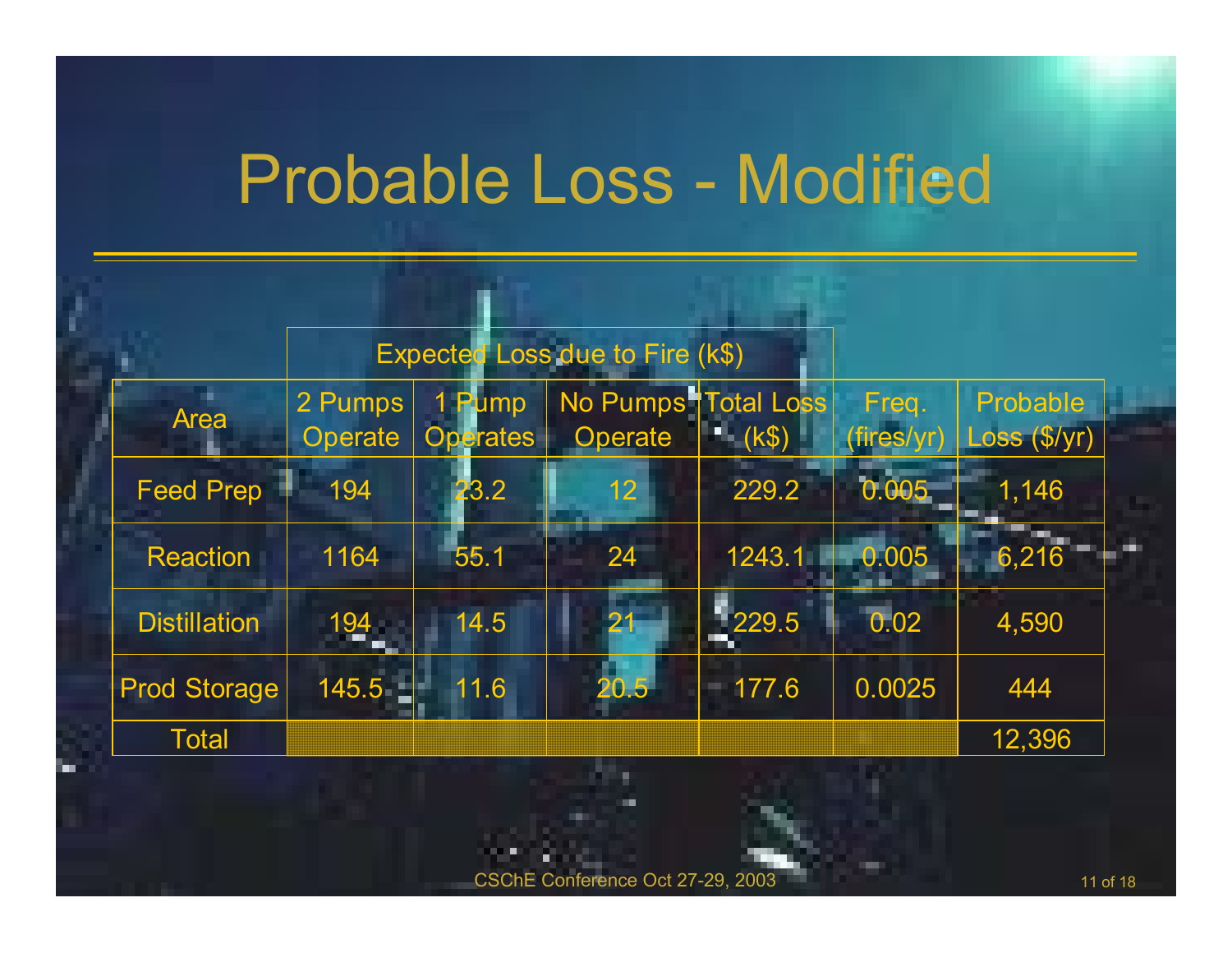#### Probable Return on Investment

• Probable annual loss - existing =\$20,267/yr • Probable annual loss - modified  $= $12,396/yr$  $\bullet$ • Potential savings = \$7,871/yr or approximately \$8,000/yr  $\bullet$ Probable ROI = .04/yr or 4%/yr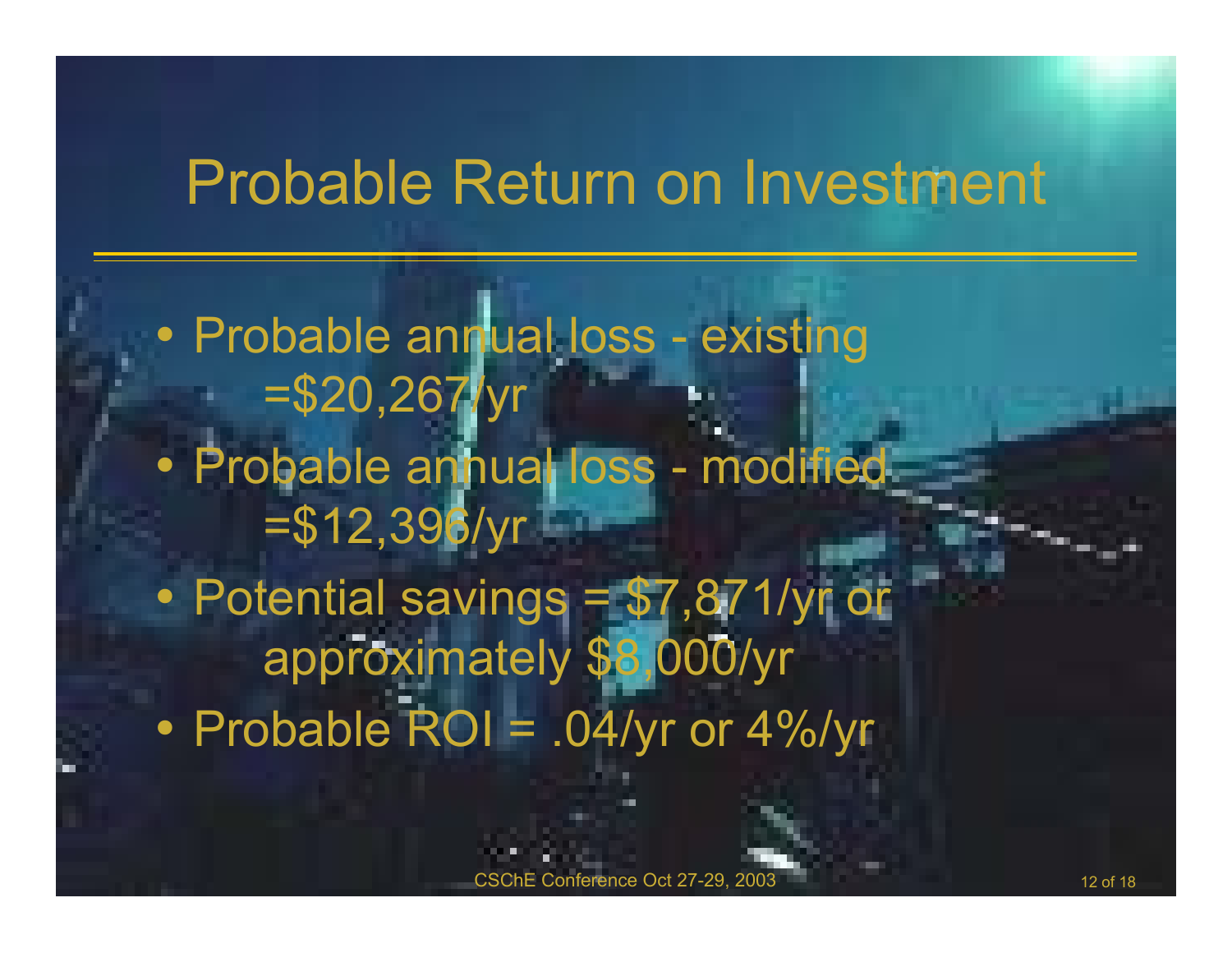## Case Study - Nova Chemicals

• Recommended that Nova » add a second diesel-driven pump » install a supply from the county  $\bullet$ • Installed cost of \$600,000  $\bullet$  Analysis addressed loss due to fire  $\bullet$ • Considered 19 separate systems  $\bullet$ Used plant personnel for data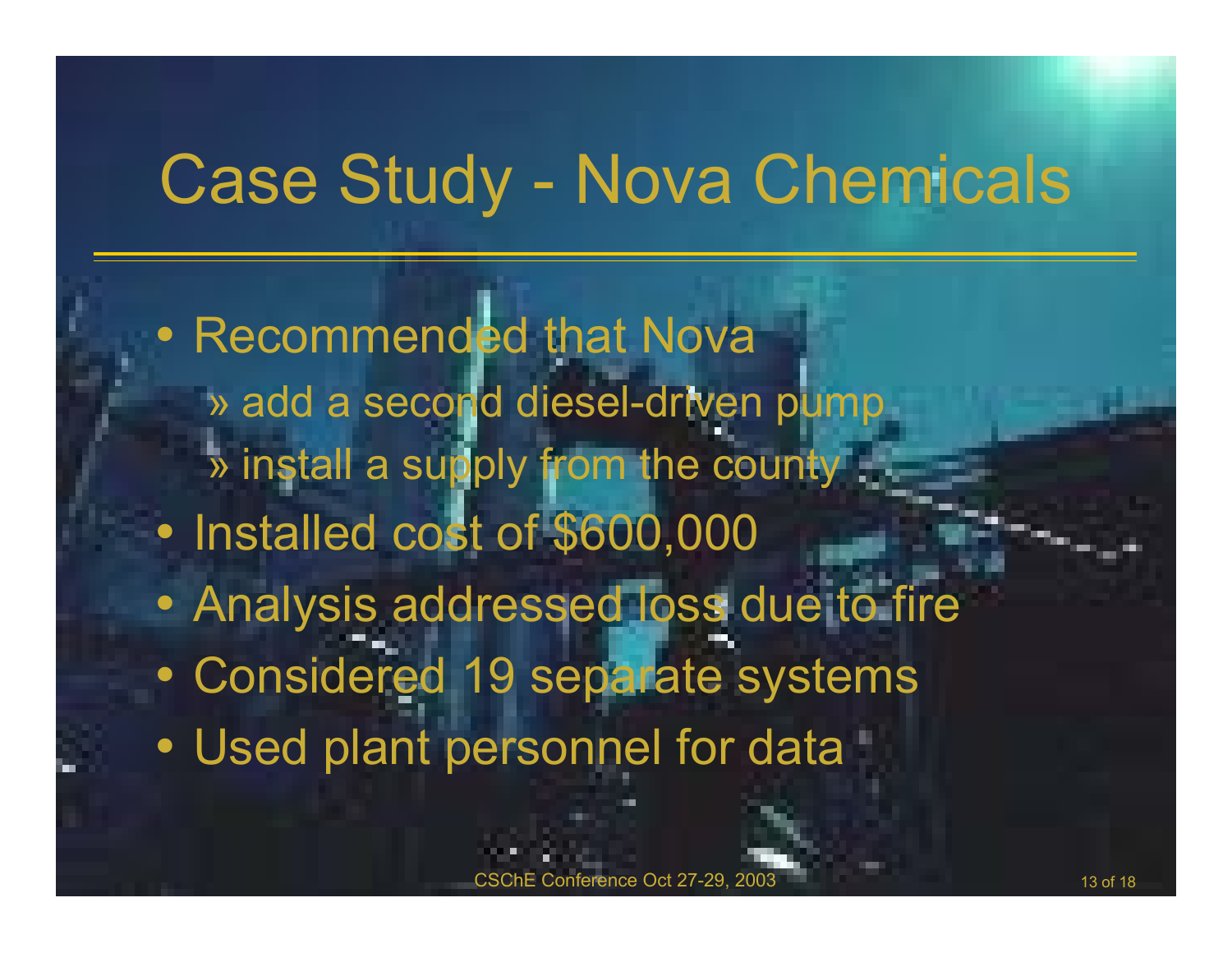## Case Study - Results

• The existing case represented an average loss of \$148k/yr  $\bullet$ • The modified case produced an average loss of \$114k/yr  $\bullet$  Potential savings of \$34k/yr • Probable rate of return of 6%  $\bullet$ The modifications could not be justified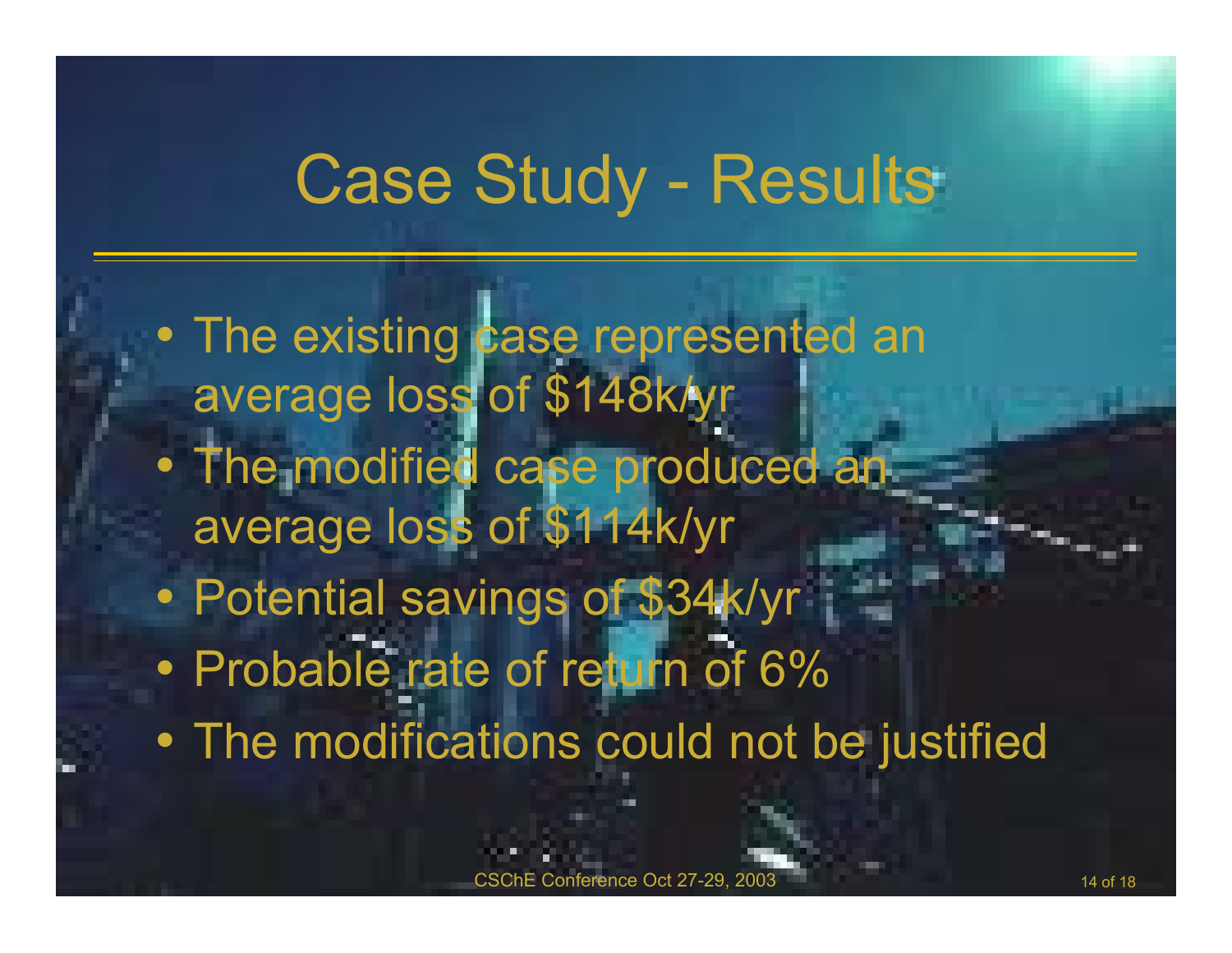### Case Study - Other Concerns

- $\bullet$ • Potential failure of the water supply storage tank.
- $\bullet$ • Major source of loss was from the compressor area due to poor drainage.
- The deluge at the hexene storage bullet was designed for butene.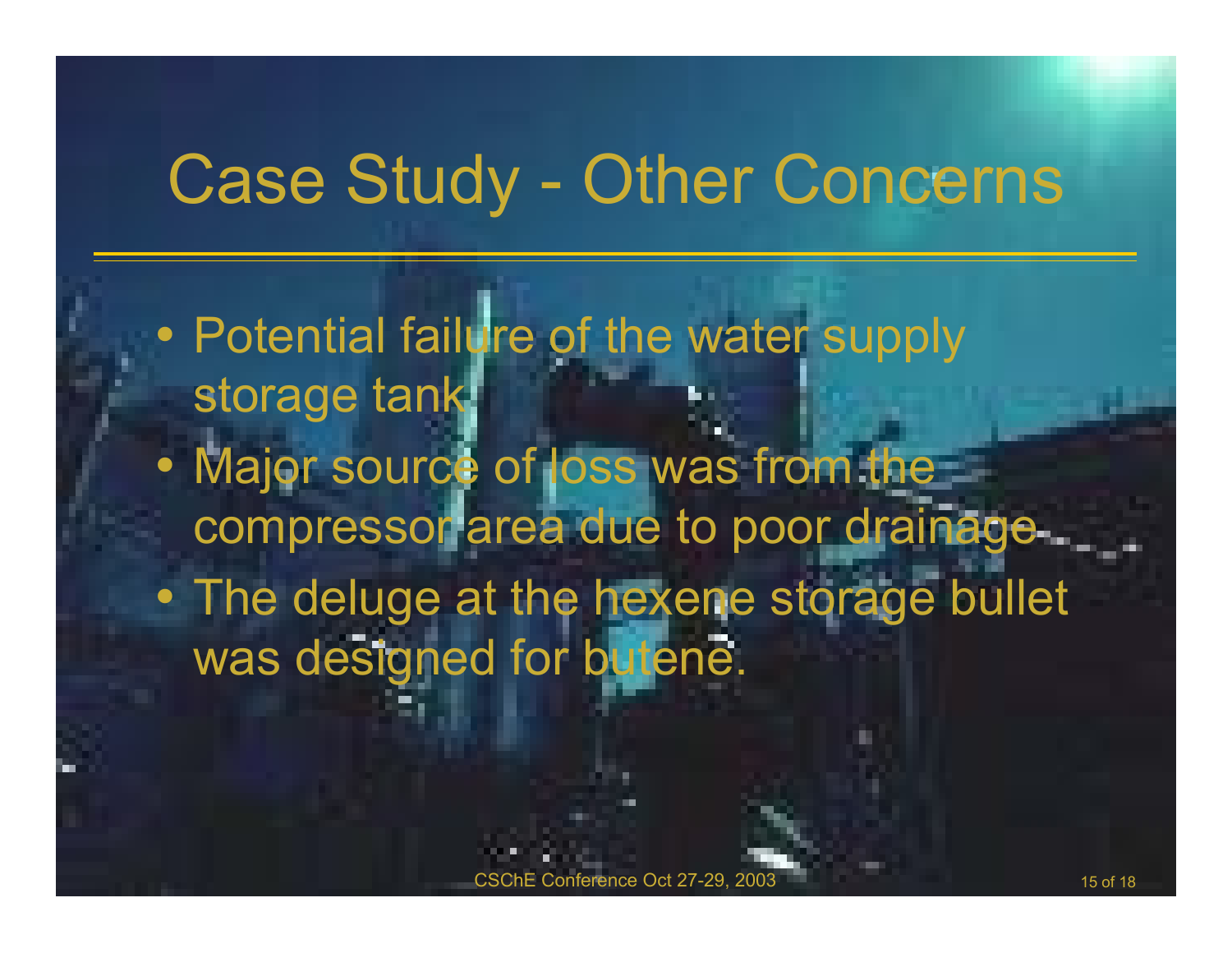#### Case Study - Recommendations

- Do not install a second diesel-driven firewater pump.
- $\bullet$ • Install a larger supply from the MOEE
- Provide a by-pass around the water supply tank.
- $\bullet$ • Install drainage and holding facilities for lube oil spills in the compressor area.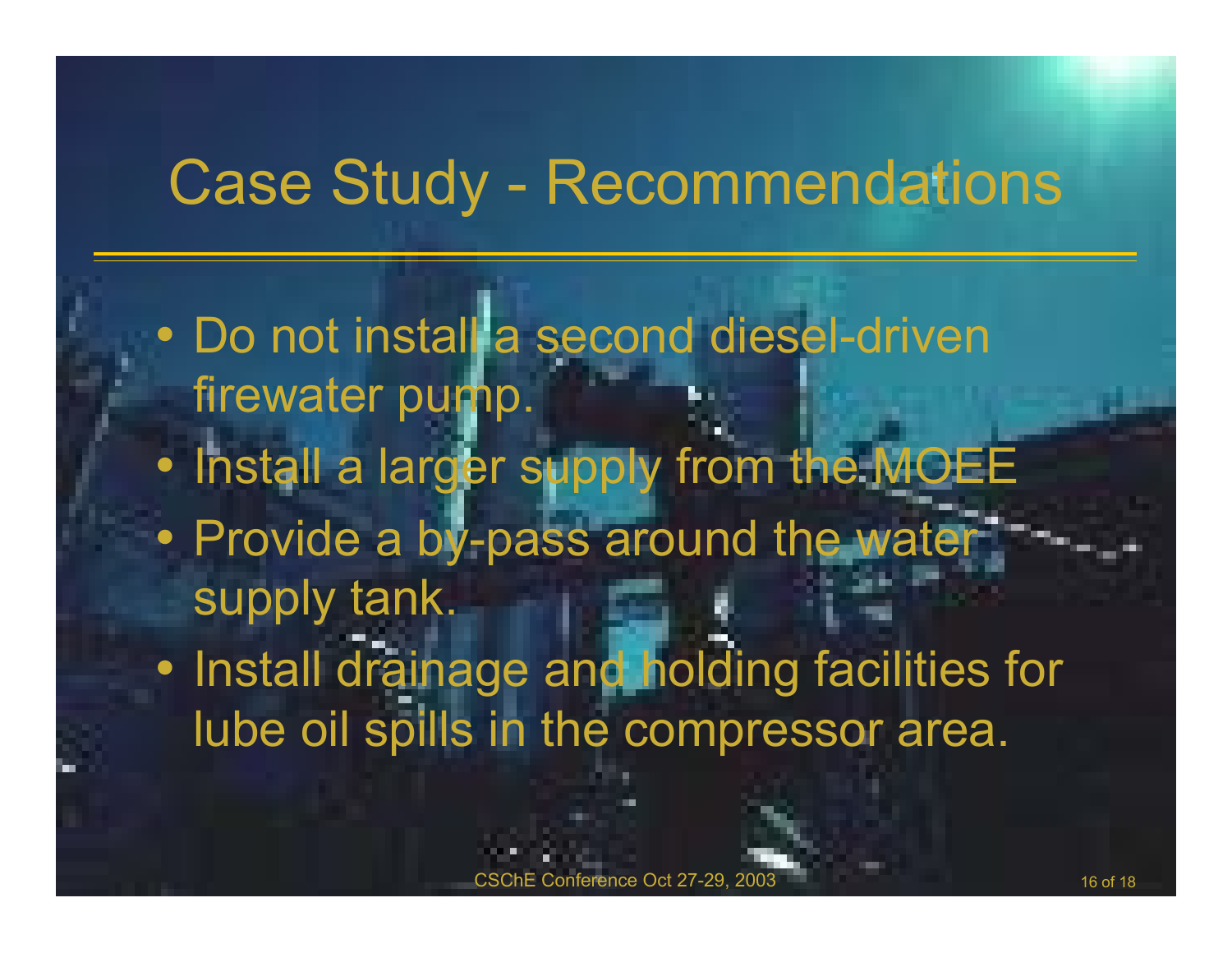#### Case Study - Recommendations

- $\bullet$ • Provide foam protection for the hexene storage area.
- $\bullet$ • Inspect the bottom of the firewater supply tank at the earliest opportunity.